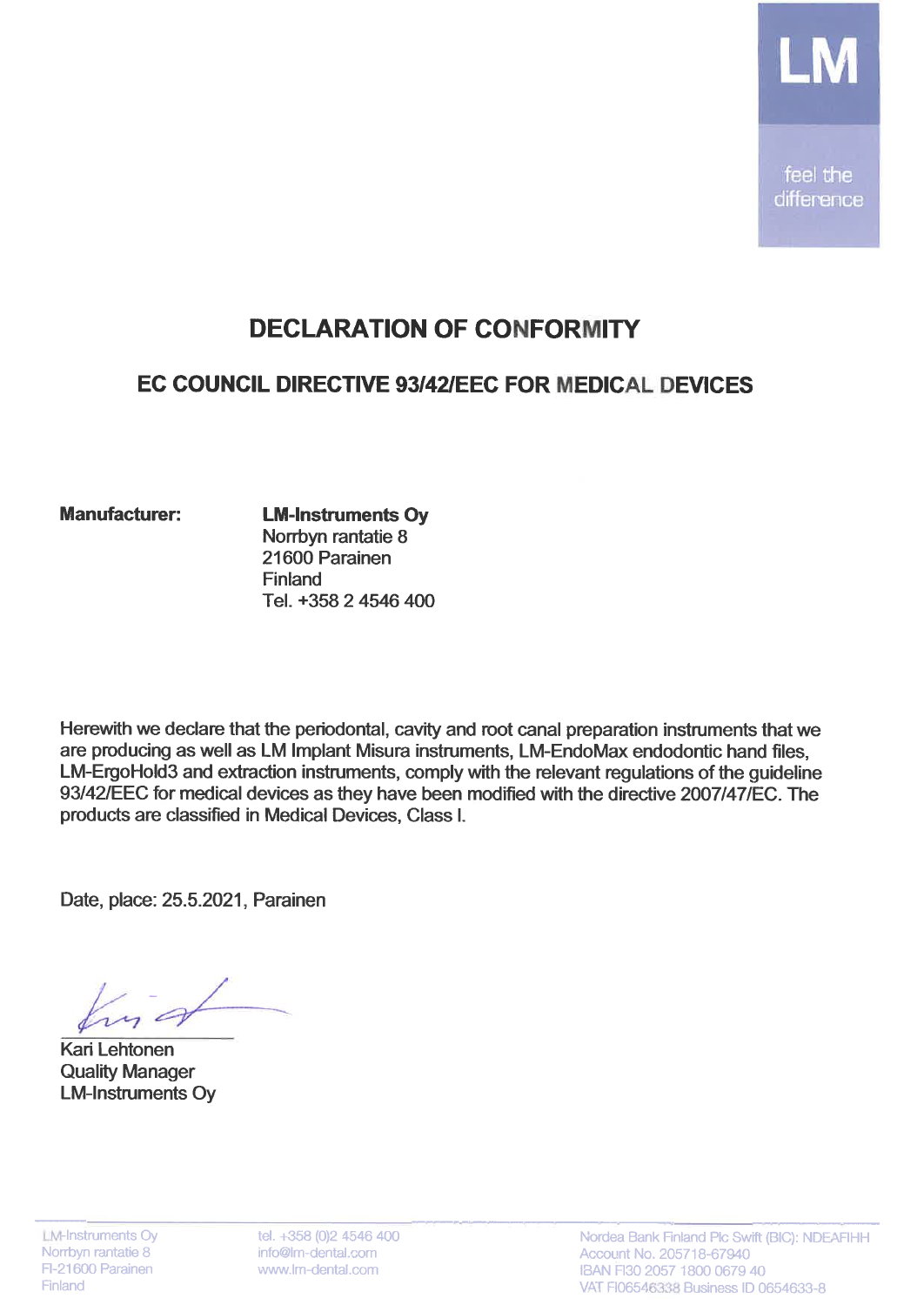## **Appendix to DOC LM MDD Class I products** 6.5.2022 rev. 1

| Code              | Product                              |
|-------------------|--------------------------------------|
| 611-621ESTU       | TripleAngled BA Excavator1.0mm DTS U |
| 612-622ES         | Root Canal Excavator 1.0mm           |
| 612-622EST        | Root Canal Excavator 1.0mm DTS       |
| 612-622ESTU       | Root Canal Excavator 1.0mm DTS U     |
| 612-622SI         | Root Canal Excavator 1.0mm           |
| 612-622XSI        | Root Canal Excavator 1.0mm           |
| 631-641ESTU       | TripleAngled BA Excavator1.5mm DTS U |
| 632-642ES         | Root Canal Excavator 1.5mm           |
| 632-642EST        | Root Canal Excavator 1.5mm DTS       |
| 632-642ESTU       | Root Canal Excavator 1.5mm DTS U     |
| 632-642SI         | Root Canal Excavator 1.5mm           |
| 632-642XSI        | Root Canal Excavator 1.5mm           |
| 651-661ESTU       | TripleAngled BA Excavator2.0mm DTS U |
| 652-662ES         | Root Canal Excavator 2.0mm           |
| 652-662EST        | Root Canal Excavator 2.0mm DTS       |
| 652-662ESTU       | Root Canal Excavator 2.0mm DTS U     |
| 652-662SI         | Root Canal Excavator 2.0mm           |
| 652-662XSI        | Root Canal Excavator 2.0mm           |
| 671-681ESTU       | TripleAngled BA Excavator3.5mm DTS U |
| 671-681SI         | TripleAngled BA Excavator3.5mm       |
| S632-642ESTORANGE | Root canal excavator 1,5 mm DTS      |
| 200621            | K-File 006/21mm                      |
| 200625            | K-File 006/25mm                      |
| 200631            | K-File 006/31mm                      |
| 200821            | K-File 008/21mm                      |
| 200825            | K-File 008/25mm                      |
| 200831            | K-File 008/31mm                      |
| 201021            | K-File 010/21mm                      |
| 201025            | K-File 010/25mm                      |
| 201031            | K-File 010/31mm                      |
| 201521            | K-File 015/21mm                      |
| 201525            | K-File 015/25mm                      |
| 201531            | K-File 015/31mm                      |
| 202021            | K-File 020/21mm                      |
| 202025            | K-File 020/25mm                      |
| 202031            | K-File 020/31mm                      |
| 202521            | K-File 025/21mm                      |
| 202525            | K-File 025/25mm                      |
| 202531            | K-File 025/31mm                      |
| 203021            | K-File 030/21mm                      |
| 203025            | K-File 030/25mm                      |
| 203031            | K-File 030/31mm                      |
| 203521            | K-File 035/21mm                      |
| 203525            | K-File 035/25mm                      |
| 203531            | K-File 035/31mm                      |
| 204021            | K-File 040/21mm                      |
| 204025            | K-File 040/25mm                      |
|                   |                                      |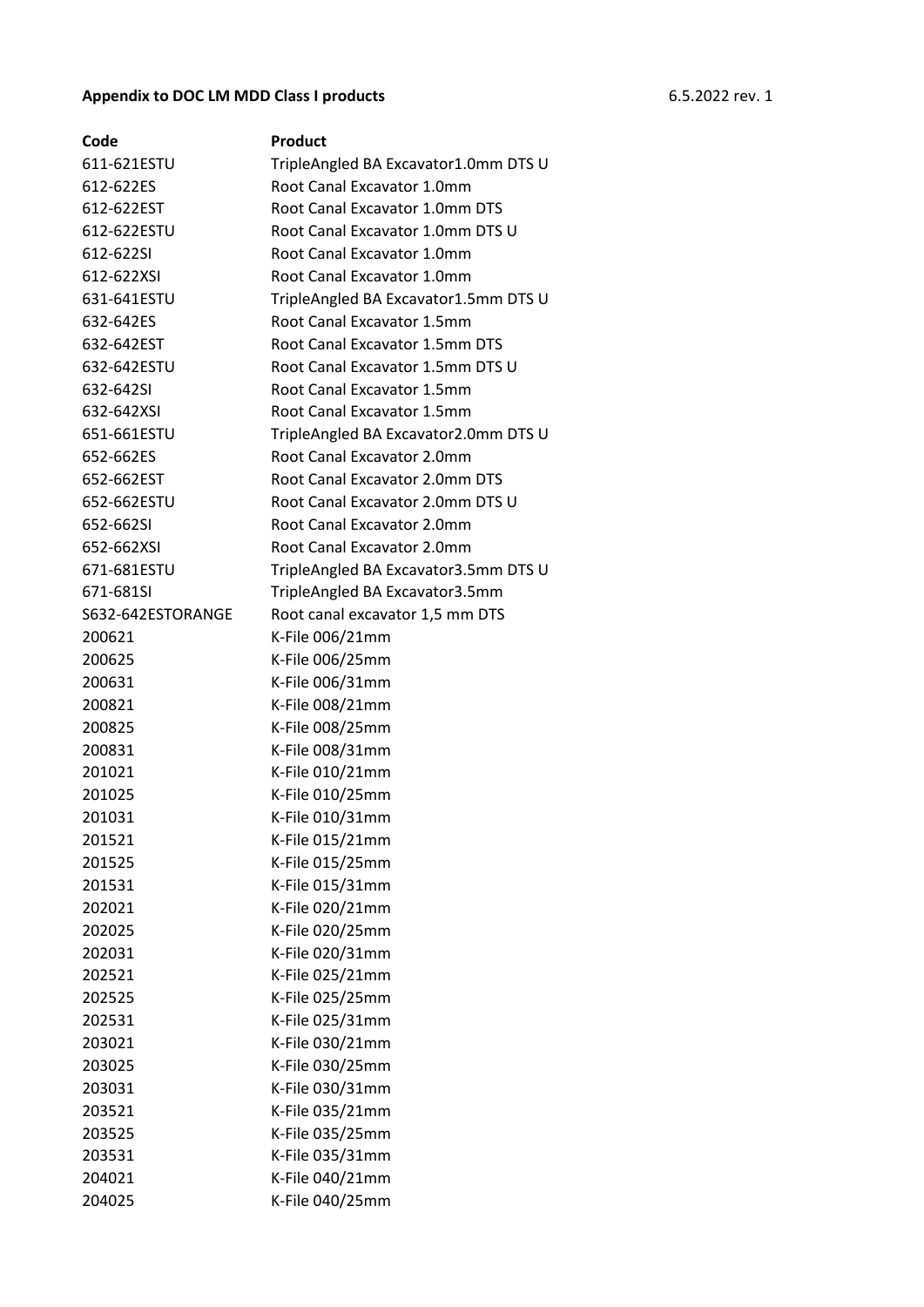| 204031 | K-File 040/31mm |
|--------|-----------------|
| 204521 | K-File 045/21mm |
| 204525 | K-File 045/25mm |
| 204531 | K-File 045/31mm |
| 205021 | K-File 050/21mm |
| 205025 | K-File 050/25mm |
| 205031 | K-File 050/31mm |
| 205521 | K-File 055/21mm |
| 205525 | K-File 055/25mm |
| 205531 | K-File 055/31mm |
| 206021 | K-File 060/21mm |
| 206025 | K-File 060/25mm |
| 206031 | K-File 060/31mm |
| 207021 | K-File 070/21mm |
| 207025 | K-File 070/25mm |
| 207031 | K-File 070/31mm |
| 208021 | K-File 080/21mm |
| 208025 | K-File 080/25mm |
| 208031 | K-File 080/31mm |
| 300821 | Reamer 008/21mm |
| 300825 | Reamer 008/25mm |
| 300831 | Reamer 008/31mm |
| 301021 | Reamer 010/21mm |
| 301025 | Reamer 010/25mm |
| 301521 | Reamer 015/21mm |
| 301525 | Reamer 015/25mm |
| 302021 | Reamer 020/21mm |
| 302025 | Reamer 020/25mm |
| 302521 | Reamer 025/21mm |
| 302525 | Reamer 025/25mm |
| 302531 | Reamer 025/31mm |
| 303021 | Reamer 030/21mm |
| 303025 | Reamer 030/25mm |
| 303031 | Reamer 030/31mm |
| 303521 | Reamer 035/21mm |
| 303525 | Reamer 035/25mm |
| 303531 | Reamer 035/31mm |
| 304021 | Reamer 040/21mm |
| 304025 | Reamer 040/25mm |
| 304031 | Reamer 040/31mm |
| 304521 | Reamer 045/21mm |
| 304525 | Reamer 045/25mm |
| 304531 | Reamer 045/31mm |
| 305021 | Reamer 050/21mm |
| 305025 | Reamer 050/25mm |
| 305031 | Reamer 050/31mm |
| 305521 | Reamer 055/21mm |
| 305525 | Reamer 055/25mm |
| 305531 | Reamer 055/31mm |
| 306021 | Reamer 060/21mm |
|        |                 |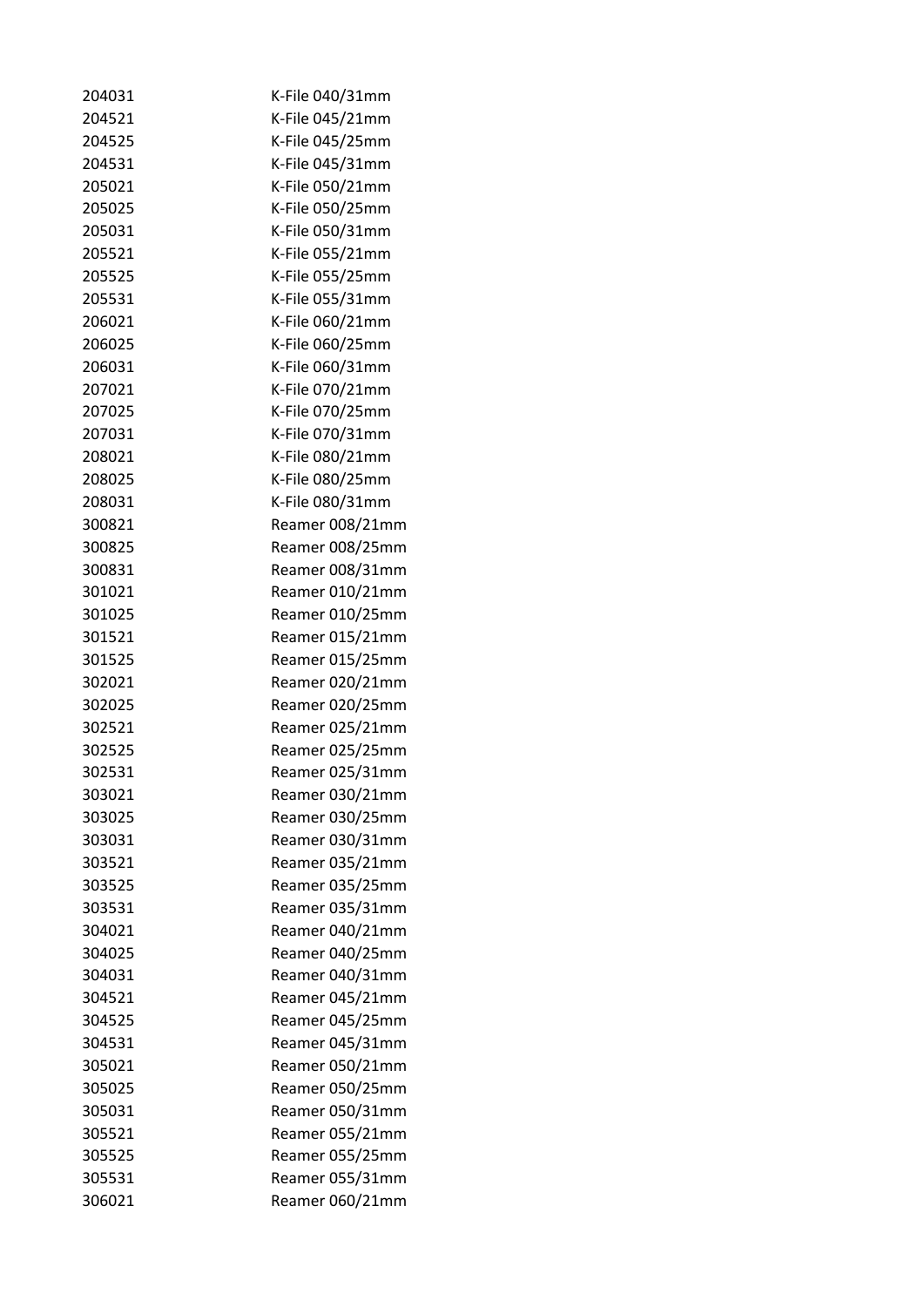| 306025 | Reamer 060/25mm    |
|--------|--------------------|
| 306031 | Reamer 060/31mm    |
| 307021 | Reamer 070/21mm    |
| 307025 | Reamer 070/25mm    |
| 307031 | Reamer 070/31mm    |
| 308021 | Reamer 080/21mm    |
| 308025 | Reamer 080/25mm    |
| 308031 | Reamer 080/31mm    |
| 400821 | Hedstroem 008/21mm |
| 400825 | Hedstroem 008/25mm |
| 401021 | Hedstroem 010/21mm |
| 401025 | Hedstroem 010/25mm |
| 401031 | Hedstroem 010/31mm |
| 401521 | Hedstroem 015/21mm |
| 401525 | Hedstroem 015/25mm |
| 401531 | Hedstroem 015/31mm |
| 402021 | Hedstroem 020/21mm |
| 402025 | Hedstroem 020/25mm |
| 402031 | Hedstroem 020/31mm |
| 402521 | Hedstroem 025/21mm |
| 402525 | Hedstroem 025/25mm |
| 402531 | Hedstroem 025/31mm |
| 403021 | Hedstroem 030/21mm |
| 403025 | Hedstroem 030/25mm |
| 403031 | Hedstroem 030/31mm |
| 403521 | Hedstroem 035/21mm |
| 403525 | Hedstroem 035/25mm |
| 403531 | Hedstroem 035/31mm |
| 404021 | Hedstroem 040/21mm |
| 404025 | Hedstroem 040/25mm |
| 404031 | Hedstroem 040/31mm |
| 404521 | Hedstroem 045/21mm |
| 404525 | Hedstroem 045/25mm |
| 404531 | Hedstroem 045/31mm |
| 405021 | Hedstroem 050/21mm |
| 405025 | Hedstroem 050/25mm |
| 405031 | Hedstroem 050/31mm |
| 405521 | Hedstroem 055/21mm |
| 405525 | Hedstroem 055/25mm |
|        |                    |
| 405531 | Hedstroem 055/31mm |
| 406021 | Hedstroem 060/21mm |
| 406025 | Hedstroem 060/25mm |
| 406031 | Hedstroem 060/31mm |
| 407021 | Hedstroem 070/21mm |
| 407025 | Hedstroem 070/25mm |
| 407031 | Hedstroem 070/31mm |
| 408021 | Hedstroem 080/21mm |
| 408025 | Hedstroem 080/25mm |
| 408031 | Hedstroem 080/31mm |
| 501521 | NiTi File 015/21mm |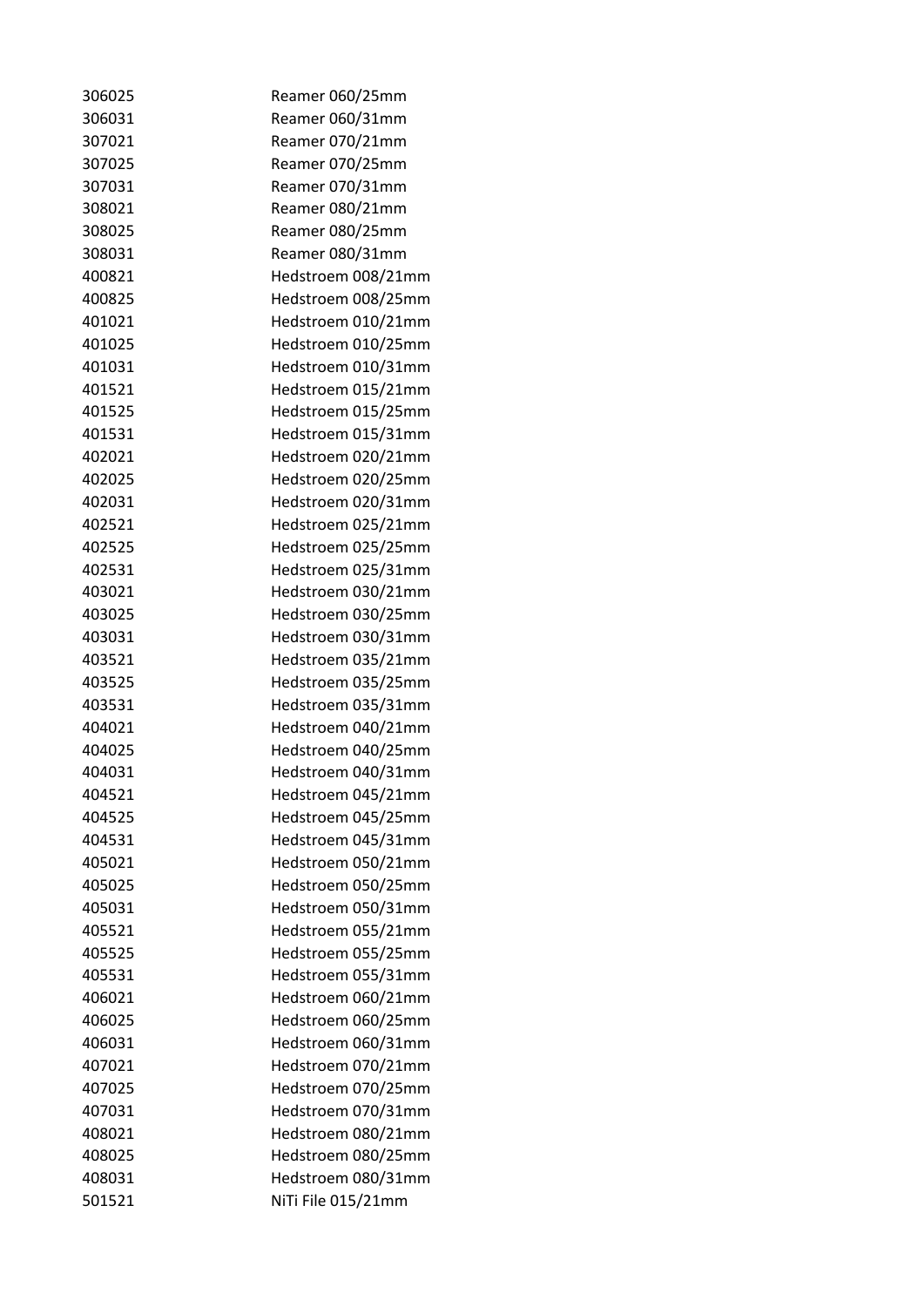| 501525     | NiTi File 015/25mm             |
|------------|--------------------------------|
| 502021     | NiTi File 020/21mm             |
| 502025     | NiTi File 020/25mm             |
| 502521     | NiTi File 025/21mm             |
| 502525     | NiTi File 025/25mm             |
| 503021     | NiTi File 030/21mm             |
| 503025     | NiTi File 030/25mm             |
| 503521     | NiTi File 035/21mm             |
| 503525     | NiTi File 035/25mm             |
| 504021     | NiTi File 040/21mm             |
| 504025     | NiTi File 040/25mm             |
| 504521     | NiTi File 045/21mm             |
| 504525     | NiTi File 045/25mm             |
| 505021     | NiTi File 050/21mm             |
| 505025     | NiTi File 050/25mm             |
| 505521     | NiTi File 055/21mm             |
| 505525     | NiTi File 055/25mm             |
| 506021     | NiTi File 060/21mm             |
| 506025     | NiTi File 060/25mm             |
| 2015-04021 | K-File 015-040/21mm assortment |
| 2015-04025 | K-File 015-040/25mm assortment |
| 2015-04031 | K-File 015-040/31mm assortment |
| 2045-08021 | K-Files 045-080/21mm assortmen |
| 2045-08025 | K-File 045-080/25mm assortment |
| 2045-08031 | K-File 045-080/31mm assortment |
| 3015-04021 | Reamer 015-040/21mm assortment |
| 3015-04025 | Reamer 015-040/25mm assortment |
| 3015-04031 | Reamer 015-040/31mm assortment |
| 3045-08021 | Reamer 045-080/21mm assortment |
| 3045-08025 | Reamer 045-080/25mm assortment |
| 3045-08031 | Reamer 045-080/31mm assortment |
| 4015-04021 | Hedstroem 015-040/21mm assortm |
| 4015-04025 | Hedstroem 015-040/25mm assortm |
| 4015-04031 | Hedstroem 015-040/31mm assortm |
| 4045-08021 | Hedstroem 045-080/21mm assortm |
| 4045-08025 | Hedstroem 045-080/25mm assortm |
| 4045-08031 | Hedstroem 045-080/31mm assortm |
| 5015-04021 | NiTi File 015-040/21mm assortm |
| 5015-04025 | NiTi File 015-040/25mm assortm |
| 9003       | LM-ErgoHold 3                  |
| 9003T      | LM-ErgoHold 3 DTS              |
| 9003TU     | LM-ErgoHold 3 DTS U            |
| 812210     | LM-RootOut                     |
| 812220     | LM-LiftOut S2                  |
| 812230     | LM-LiftOut S3                  |
| 812240     | LM-LiftOut S4                  |
| 812250     | LM-LiftOut S5                  |
| 812430     | LM-LiftOut C3                  |
| 812440     | LM-LiftOut C4                  |
| 812450     | LM-LiftOut C5                  |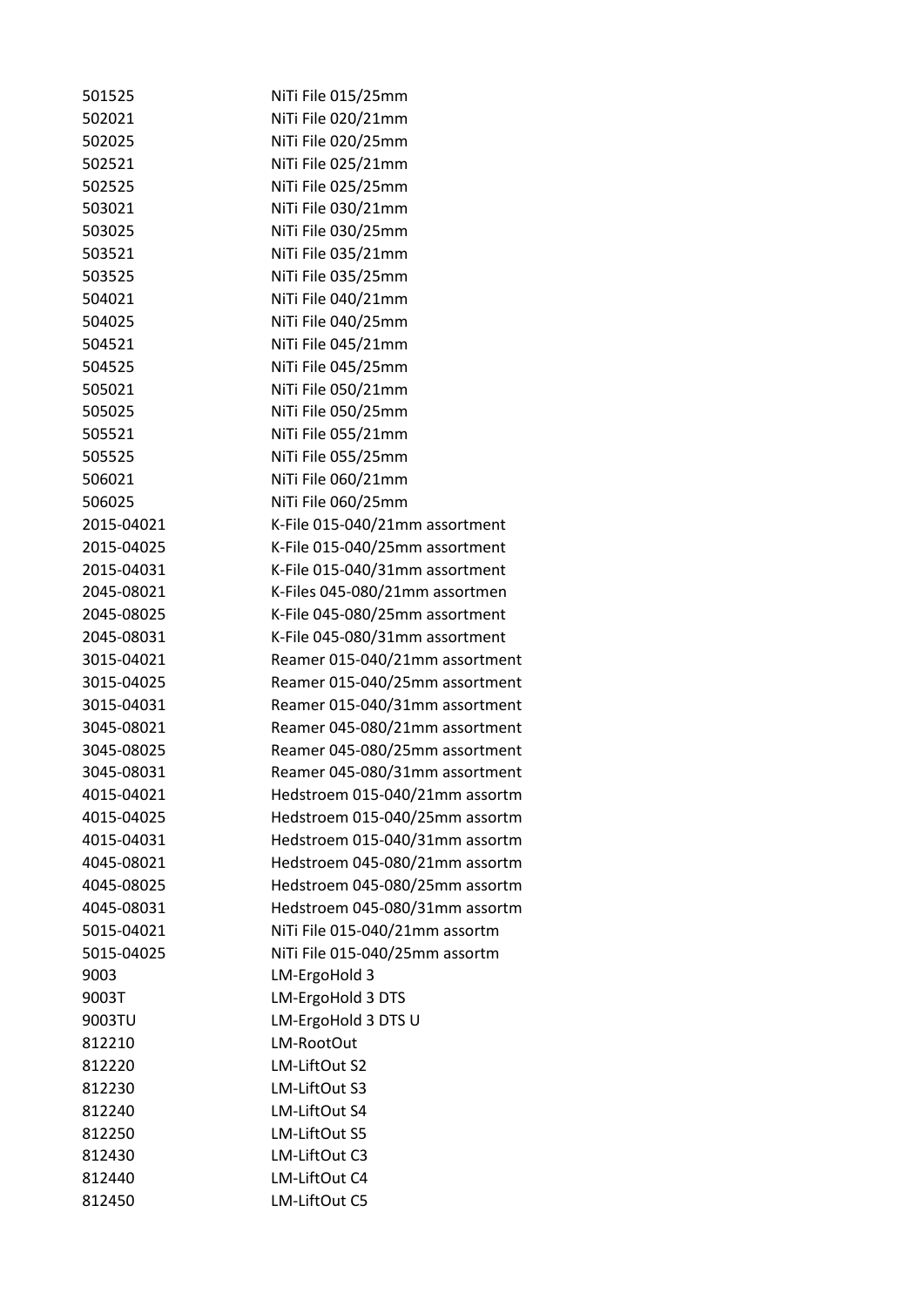| 812630      | LM-SlimLift S3                 |
|-------------|--------------------------------|
| 812640      | LM-SlimLift S4                 |
| 812650      | LM-SlimLift S5                 |
| 812830      | LM-SlimLift C3                 |
| 812840      | LM-SlimLift C4                 |
| 812850      | LM-SlimLift C5                 |
| 814230      | LM-TwistOut S3                 |
| 814240      | LM-TwistOut S4                 |
| 814250      | LM-TwistOut S5                 |
| 814430      | LM-TwistOut C3                 |
| 814440      | LM-TwistOut C4                 |
| 814450      | LM-TwistOut C5                 |
| 769-771ES   | Root Tip Pick                  |
| 769-771EST  | Root Tip Pick DTS              |
| 769-771ESTU | Root Tip Pick DTS U            |
| 769-771XSI  | Root Tip Pick                  |
| 812210T     | <b>LM-RootOut DTS</b>          |
| 812220T     | LM-LiftOut S2 DTS              |
| 812230T     | LM-LiftOut S3 DTS              |
| 812240T     | LM-LiftOut S4 DTS              |
| 812250T     | LM-LiftOut S5 DTS              |
| 812430T     | LM-LiftOut C3 DTS              |
| 812440T     | LM-LiftOut C4 DTS              |
| 812450T     | LM-LiftOut C5 DTS              |
| 812630T     | LM-SlimLift S3 DTS             |
| 812640T     | LM-SlimLift S4 DTS             |
| 812650T     | <b>LM-SlimLift S5 DTS</b>      |
| 812830T     | <b>LM-SlimLift C3 DTS</b>      |
| 812840T     | <b>LM-SlimLift C4 DTS</b>      |
| 812850T     | LM-SlimLift C5 DTS             |
| 814230T     | <b>LM-TwistOut S3 DTS</b>      |
| 814240T     | LM-TwistOut S4 DTS             |
| 814250T     | LM-TwistOut S5 DTS             |
| 814430T     | <b>LM-TwistOut C3 DTS</b>      |
| 814440T     | LM-TwistOut C4 DTS             |
| 814450T     | LM-TwistOut C5 DTS             |
| 400-401ES   | Implant Misura MR 3.0-5.0      |
| 400-401EST  | Implant Misura MR 3.0-5.0 DTS  |
| 400-401ESTU | Implant Misura MR3.0-5.0 DTS U |
| 402-403ES   | Implant Misura MR 3.1-5.3      |
| 402-403EST  | Implant Misura MR 3.1-5.3 DTS  |
| 402-403ESTU | Implant Misura MR3.1-5.3 DTS U |
| 404-405ES   | Implant Misura MR 3.3-5.6      |
| 404-405EST  | Implant Misura MR 3.3-5.6 DTS  |
| 404-405ESTU | Implant Misura MR3.3-5.6 DTS U |
| 406-407ES   | Implant Misura MR 3.4-5.8      |
| 406-407EST  | Implant Misura MR 3.4-5.8 DTS  |
| 406-407ESTU | Implant Misura MR3.4-5.8 DTS U |
| 408-409ES   | Implant Misura MR 3.7-6.3      |
| 408-409EST  | Implant Misura MR 3.7-6.3 DTS  |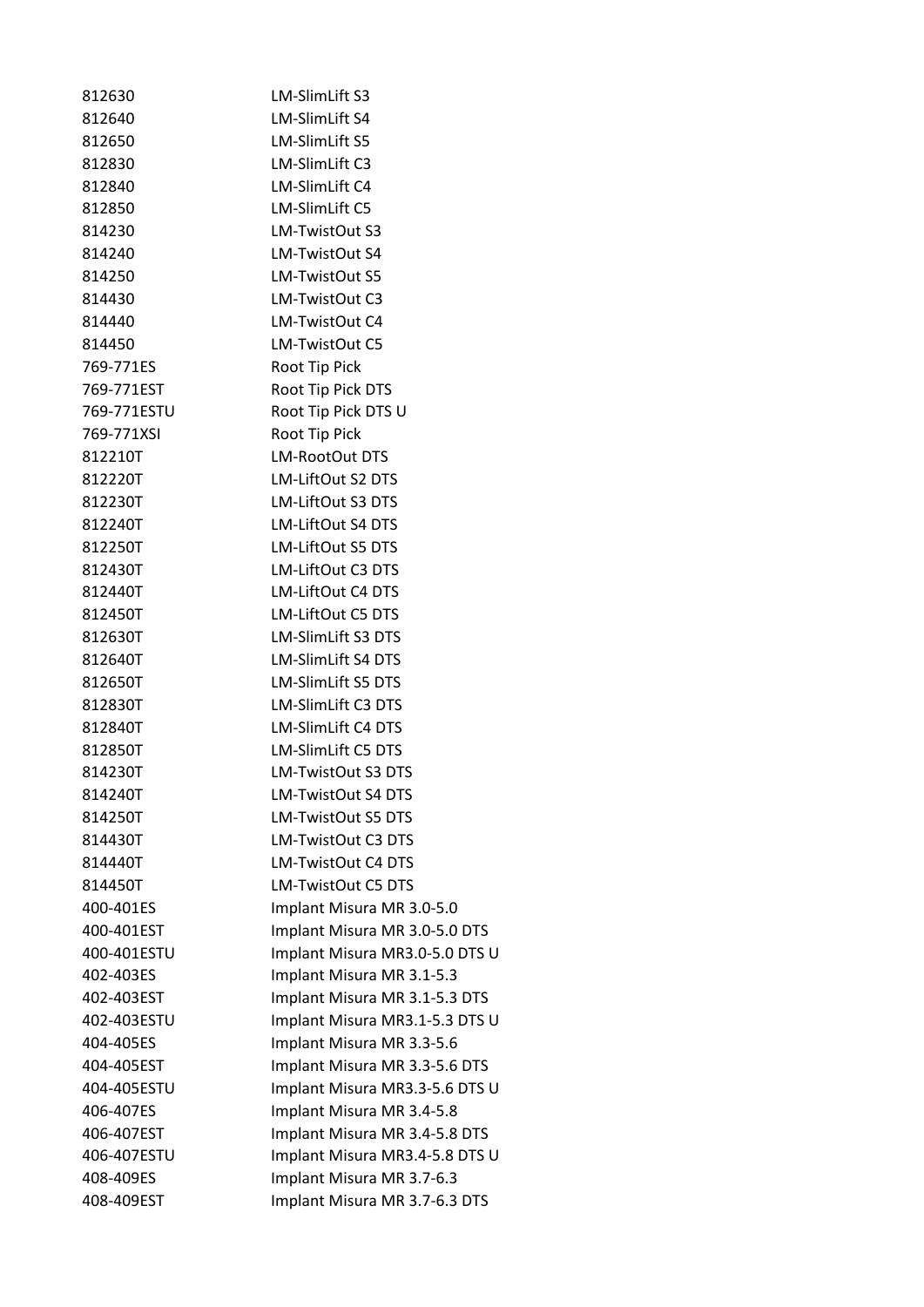408-409ESTU Implant Misura MR3.7-6.3 DTS U 6843ES LM-Implant Misura Kit 112-113ES Hoe Scaler, anterior 112-113EST Hoe Scaler, anterior DTS 112-113ESTU Hoe Scaler, anterior DTS U 112-113SI Hoe Scaler, anterior 112-113XSI Hoe Scaler, anterior 128-128ES Scaler LM Nebraska 128 128-128EST Scaler LM Nebraska 128 DTS 128-128ESTU Scaler LM Nebraska 128 DTS U 128-128SDES Scaler LM Nebraska 128 SD 128-128SDEST Scaler LM Nebraska 128 SD DTS 128-128SDESTU Scaler LM Nebraska 128 SD DTS U 128-128XSI Scaler LM Nebraska 128 134-135ES Hoe Scaler, lateral 134-135EST Hoe Scaler, lateral DTS 134-135ESTU Hoe Scaler, lateral DTS U 134-135SI Hoe Scaler, lateral 134-135XSI Hoe Scaler, lateral 141ES Sickle Scaler, se 141SI Sickle Scaler, se 141XSI Sickle Scaler, se 144-145ES Push Scaler H4-H5 144-145EST Push Scaler H4-H5 DTS 144-145ESTU Push Scaler H4-H5 DTS U 144-145PDOLM Push Scaler H4-H5 Orbis 144-145SI Push Scaler H4-H5 144-145XSI Push Scaler H4-H5 146-147ES Scaler H6-H7 146-147EST Scaler H6-H7 DTS 146-147ESTU Scaler H6-H7 DTS U 146-147PDOLM Scaler H6-H7 Orbis 146-147SDES Scaler H6-H7 SD 146-147SDEST Scaler H6-H7 SD DTS 146-147SDESTU Scaler H6-H7 SD DTS U 146-147SI Scaler H6-H7 146-147XSI Scaler H6-H7 147EM Tip Scaler H7 ErgoMix 148-149EM Sickle LM-Laplander ErgoMix 148-149ES Sickle LM-Laplander 148-149EST Sickle LM-Laplander DTS 148-149ESTU Sickle LM-Laplander DTS U 148-149XSI Sickle LM-Laplander 148EM Tip Laplander L ErgoMix 149EM Tip Laplander R ErgoMix 150ES Scaler U15 Towner, se 150SI Scaler U15 Towner, se 150XSI Scaler U15 Towner, se 156-157ES Hoe Scaler, posterior 156-157EST Hoe Scaler, posterior DTS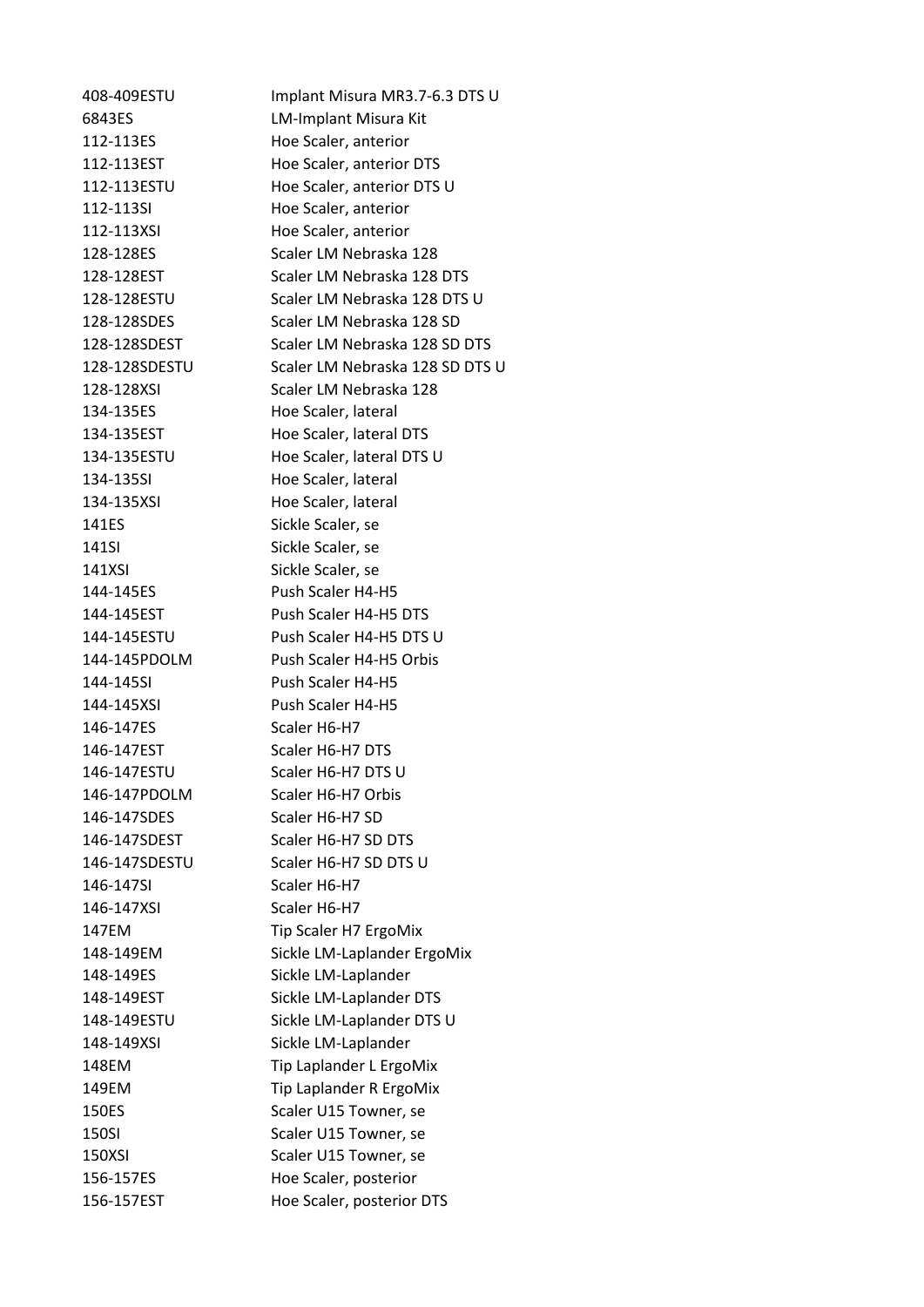156-157ESTU Hoe Scaler, posterior DTS U 156-157SI Hoe Scaler, posterior 156-157XSI Hoe Scaler, posterior 201-202ES Gracey 1/2 201-202EST Gracey 1/2 DTS 201-202ESTU Gracey 1/2 DTS U 201-202MEM Gracey 1/2 Mini ErgoMix 201-202MES Gracey 1/2 Mini 201-202MEST Gracey 1/2 Mini DTS 201-202MESTU Gracey 1/2 Mini DTS U 201-202MSDES Gracey 1/2 Mini SD 201-202MSDEST Gracey 1/2 Mini SD DTS 201-202MSDESTU Gracey 1/2 Mini SD DTS U 201-202MSI Gracey 1/2 Mini 201-202MTIEM Implant Gracey 1/2 Mini ErgoMix 201-202MXSI Gracey 1/2 Mini 201-202PDLM Gracey 1/2 Orbis 201-202RES Gracey 1/2 Rigid 201-202REST Gracey 1/2 Rigid DTS 201-202RESTU Gracey 1/2 Rigid DTS U 201-202RSI Gracey 1/2 Rigid 201-202RXSI Gracey 1/2 Rigid 201-202SDES Gracey 1/2 SD 201-202SDEST Gracey 1/2 SD DTS 201-202SDESTU Gracey 1/2 SD DTS U 201-202SI Gracey 1/2 201-202XSI Gracey 1/2 201EM Tip Gracey 1 ErgoMix 201MEM Tip Gracey Mini 1 ErgoMix 201MTIEM Tip Implant Gracey Mini 1 ErgoMix 202MTIEM Tip Implant Gracey Mini 2 ErgoMix 203-204ES Gracey 3/4 203-204EST Gracey 3/4 DTS 203-204ESTU Gracey 3/4 DTS U 203-204PDLM Gracey 3/4 Orbis 203-204SI Gracey 3/4 203-204XSI Gracey 3/4 205-206AFES Gracey 5/6 Macro 205-206AFEST Gracey 5/6 Macro DTS 205-206AFESTU Gracey 5/6 Macro DTS U 205-206AFSI Gracey 5/6 Macro 205-206AFXSI Gracey 5/6 Macro 205-206ES Gracey 5/6 205-206EST Gracey 5/6 DTS 205-206ESTU Gracey 5/6 DTS U 205-206PDLM Gracey 5/6 Orbis 205-206SI Gracey 5/6 205-206XSI Gracey 5/6 207-208AFES Gracey 7/8 Macro 207-208AFEST Gracey 7/8 Macro DTS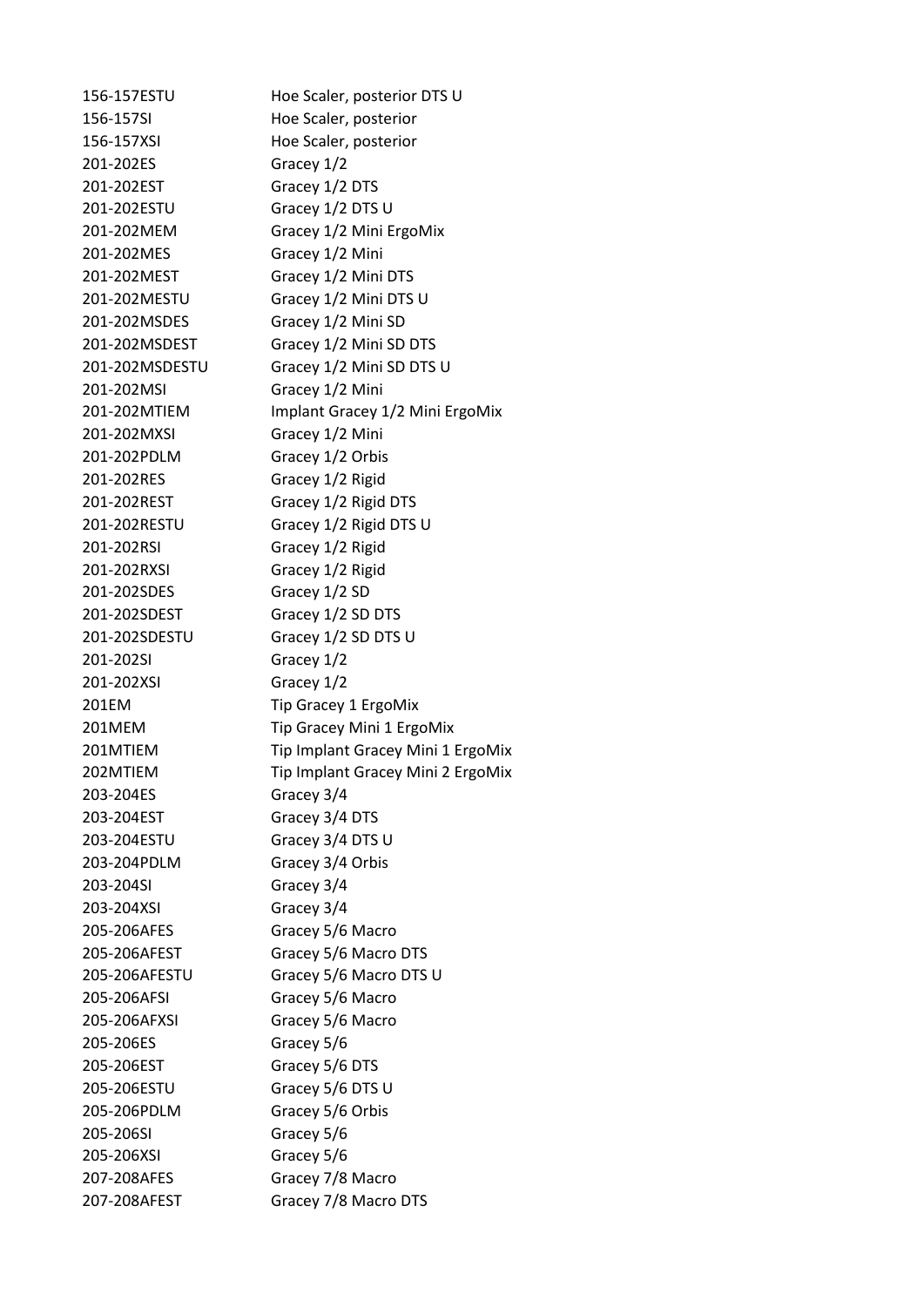| 207-208AFESTU  | Gracey 7/8 Macro DTS U     |
|----------------|----------------------------|
| 207-208AFSI    | Gracey 7/8 Macro           |
| 207-208AFXSI   | Gracey 7/8 Macro           |
| 207-208ES      | Gracey 7/8                 |
| 207-208EST     | Gracey 7/8 DTS             |
| 207-208ESTU    | Gracey 7/8 DTS U           |
| 207-208MES     | Gracey 7/8 Mini            |
| 207-208MEST    | Gracey 7/8 Mini DTS        |
| 207-208MESTU   | Gracey 7/8 Mini DTS U      |
| 207-208MSDES   | Gracey 7/8 Mini SD         |
| 207-208MSDEST  | Gracey 7/8 Mini SD DTS     |
| 207-208MSDESTU | Gracey 7/8 Mini SD DTS U   |
| 207-208MSI     | Gracey 7/8 Mini            |
| 207-208MXSI    | Gracey 7/8 Mini            |
| 207-208PDLM    | Gracey 7/8 Orbis           |
| 207-208RES     | Gracey 7/8 Rigid           |
| 207-208REST    | Gracey 7/8 Rigid DTS       |
| 207-208RESTU   | Gracey 7/8 Rigid DTS U     |
| 207-208RSI     | Gracey 7/8 Rigid           |
| 207-208RXSI    | Gracey 7/8 Rigid           |
| 207-208SDES    | Gracey 7/8 SD              |
| 207-208SDEST   | Gracey 7/8 SD DTS          |
| 207-208SDESTU  | Gracey 7/8 SD DTS U        |
| 207-208SI      | Gracey 7/8                 |
| 207-208XSI     | Gracey 7/8                 |
| 209-210ES      | Gracey 9/10                |
| 209-210EST     | Gracey 9/10 DTS            |
| 209-210ESTU    | Gracey 9/10 DTS U          |
| 209-210PDLM    | Gracey 9/10 Orbis          |
| 209-210PDOLM   | Gracey 9/10 Orbis          |
| 209-210SDES    | Gracey 9/10 SD             |
| 209-210SDEST   | Gracey 9/10 SD DTS         |
| 209-210SDESTU  | Gracey 9/10 SD DTS U       |
| 209-210SI      | Gracey 9/10                |
| 209-210XSI     | Gracey 9/10                |
| 211-212AFES    | Gracey 11/12 Macro         |
| 211-212AFEST   | Gracey 11/12 Macro DTS     |
| 211-212AFESTU  | Gracey 11/12 Macro DTS U   |
| 211-212AFSI    | Gracey 11/12 Macro         |
| 211-212AFXSI   | Gracey 11/12 Macro         |
| 211-212ES      | Gracey 11/12, mesial       |
| 211-212EST     | Gracey 11/12, mesial DTS   |
| 211-212ESTU    | Gracey 11/12, mesial DTS U |
| 211-212MES     | Gracey 11/12 Mini          |
| 211-212MEST    | Gracey 11/12 Mini DTS      |
| 211-212MESTU   | Gracey 11/12 Mini DTS U    |
| 211-212MPDOLM  | Gracey 11/12 Mini Orbis    |
| 211-212MSDES   | Gracey 11/12 Mini SD       |
| 211-212MSDEST  | Gracey 11/12 Mini SD DTS   |
| 211-212MSDESTU | Gracey 11/12 Mini SD DTS U |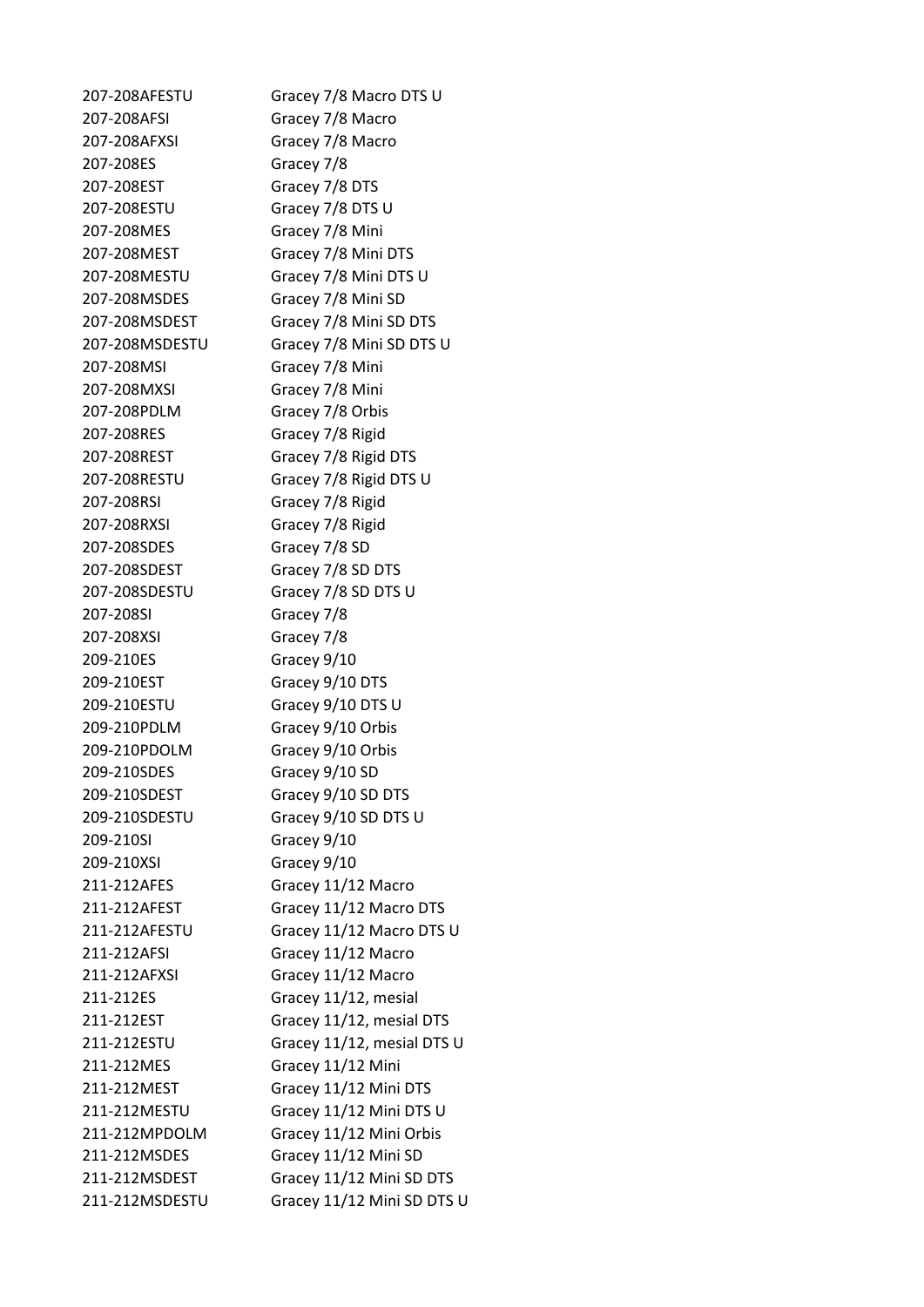211-212MSI Gracey 11/12 Mini 211-212MTIEM Implant Gracey 11/12 Mini ErgoMix 211-212MXSI Gracey 11/12 Mini 211-212PDLM Gracey 11/12 Orbis 211-212PDOLM Gracey 11/12 Orbis 211-212RES Gracey 11/12 Rigid 211-212REST Gracey 11/12 Rigid DTS 211-212RESTU Gracey 11/12 Rigid DTS U 211-212RSI Gracey 11/12 Rigid 211-212RXSI Gracey 11/12 Rigid 211-212SDES Gracey 11/12 SD 211-212SDEST Gracey 11/12 SD DTS 211-212SDESTU Gracey 11/12 SD DTS U 211-212SI Gracey 11/12 211-212XSI Gracey 11/12 211-214AFES Gracey 11/14 Macro mes-dis 211-214AFEST Gracey 11/14 Macro mes-dis DTS 211-214AFESTU Gracey 11/14 Macro mes-dis DTS U 211-214AFSI Gracey 11/14 Macro mes-dis 211-214AFXSI Gracey 11/14 Macro mes-dis 211-214ES Gracey 11/14 mes-dis 211-214EST Gracey 11/14 mes-dis DTS 211-214ESTU Gracey 11/14 mes-dis DTS U 211-214MES Gracey 11/14 Mini mes-dis 211-214MEST Gracey 11/14 Mini mes-dis DTS 211-214MESTU Gracey 11/14 Mini mes-dis DTS U 211-214MSI Gracey 11/14 Mini mes-dis 211-214MXSI Gracey 11/14 Mini mes-dis 211-214SI Gracey 11/14 mes-dis 211-214XSI Gracey 11/14 mes-dis 211MEM Tip Gracey Mini 11 ErgoMix 211MTIEM Tip Implant Gracey Mini 11 ErgoMix 212-213AFES Gracey 12/13 Macro mes-dis 212-213AFEST Gracey 12/13 Macro mes-dis DTS 212-213AFESTU Gracey 12/13 Macro mes-dis DTS U 212-213AFSI Gracey 12/13 Macro mes-dis 212-213AFXSI Gracey 12/13 Macro mes-dis 212-213ES Gracey 12/13 mes-dis 212-213EST Gracey 12/13 mes-dis DTS 212-213ESTU Gracey 12/13 mes-dis DTS U 212-213MES Gracey 12/13 Mini mes-dis 212-213MEST Gracey 12/13 Mini mes-dis DTS 212-213MESTU Gracey 12/13 Mini mes-dis DTS U 212-213MSI Gracey 12/13 Mini mes-dis 212-213MXSI Gracey 12/13 Mini mes-dis 212-213SI Gracey 12/13 mes-dis 212-213XSI Gracey 12/13 mes-dis 212MEM Tip Gracey Mini 12 ErgoMix 212MTIEM Tip Implant Gracey 12 Mini ErgoMix 213-214AFES Gracey 13/14 Macro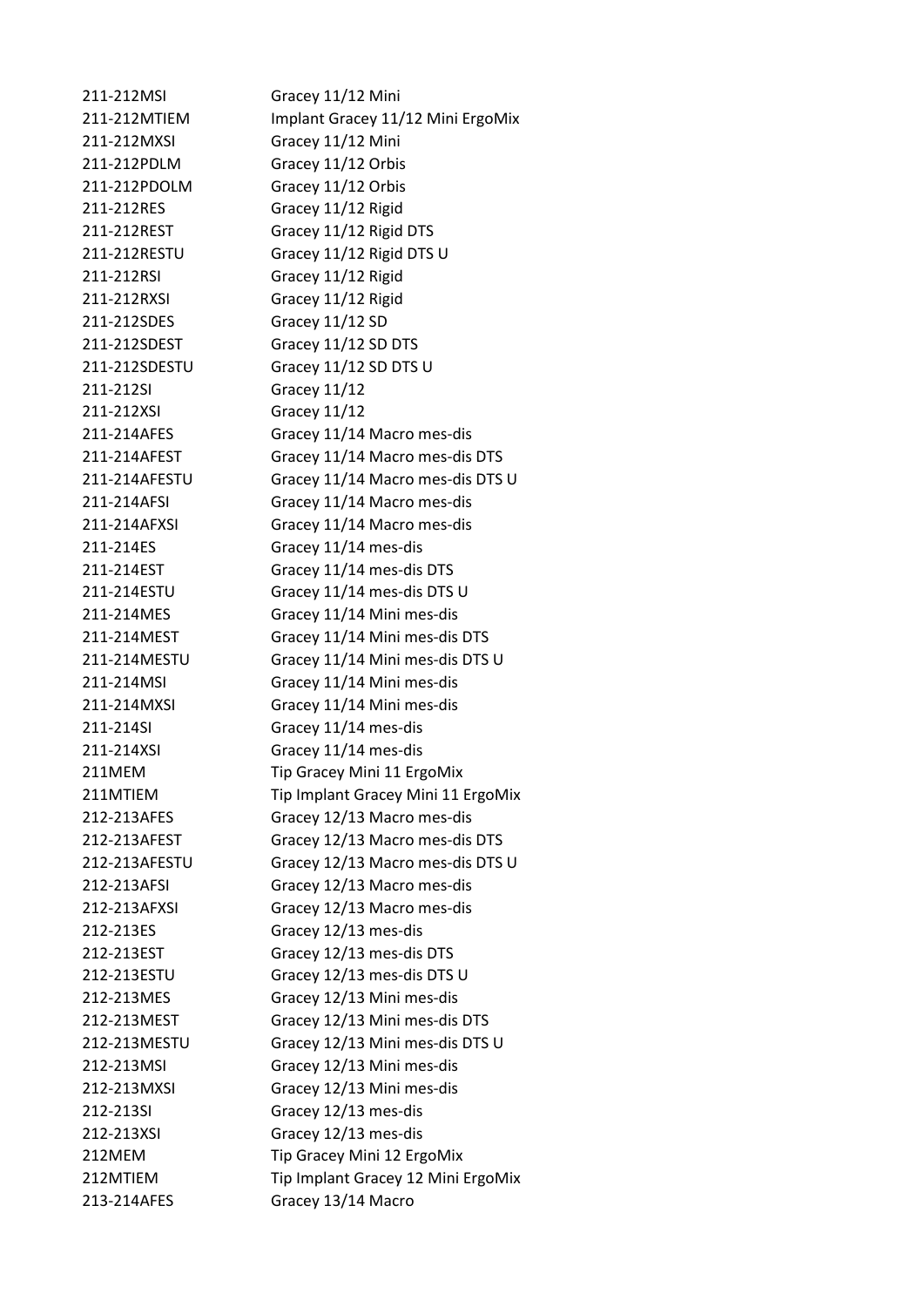213-214AFEST Gracey 13/14 Macro DTS 213-214AFESTU Gracey 13/14 Macro DTS U 213-214AFSI Gracey 13/14 Macro 213-214AFXSI Gracey 13/14 Macro 213-214ES Gracey 13/14, distal 213-214EST Gracey 13/14, distal DTS 213-214ESTU Gracey 13/14, distal DTS U 213-214MES Gracey 13/14 Mini 213-214MEST Gracey 13/14 Mini DTS 213-214MESTU Gracey 13/14 Mini DTS U 213-214MPDOLM Gracey 13/14 Mini Orbis 213-214MSDES Gracey 13/14 Mini SD 213-214MSDEST Gracey 13/14 Mini SD DTS 213-214MSDESTU Gracey 13/14 Mini SD DTS U 213-214MSI Gracey 13/14 Mini 213-214MTIEM Implant Gracey 13/14 Mini ErgoMix 213-214MXSI Gracey 13/14 Mini 213-214PDLM Gracey 13/14 Orbis 213-214PDOLM Gracey 13/14 Orbis 213-214RES Gracey 13/14 Rigid 213-214REST Gracey 13/14 Rigid DTS 213-214RESTU Gracey 13/14 Rigid DTS U 213-214RSI Gracey 13/14 Rigid 213-214RXSI Gracey 13/14 Rigid 213-214SDES Gracey 13/14 SD 213-214SDEST Gracey 13/14 SD DTS 213-214SDESTU Gracey 13/14 SD DTS U 213-214SI Gracey 13/14 213-214XSI Gracey 13/14 213MTIEM Tip Implant Gracey Mini 13 ErgoMix 214MTIEM Tip Implant Gracey Mini 14 ErgoMix 215-216ES LM-Syntette 215-216EST LM-Syntette DTS 215-216ESTU LM-Syntette DTS U 215-216MES LM-Syntette, Mini 215-216MEST LM-Syntette, Mini DTS 215-216MESTU LM-Syntette, Mini DTS U 215-216MPDOLM Syntette Mini Orbis 215-216MSDES LM-Syntette, Mini SD 215-216MSDEST LM-Syntette, Mini SD DTS 215-216MSDESTU LM-Syntette, Mini SD DTS U 215-216MSI LM-Syntette, Mini 215-216MXSI LM-Syntette, Mini 215-216PDOLM Syntette Orbis 215-216SDES LM-Syntette SD 215-216SDEST LM-Syntette SD DTS 215-216SDESTU LM-Syntette SD DTS U 215-216SI LM-Syntette 215-216XSI LM-Syntette 215MEM Tip Syntette Mini L ErgoMix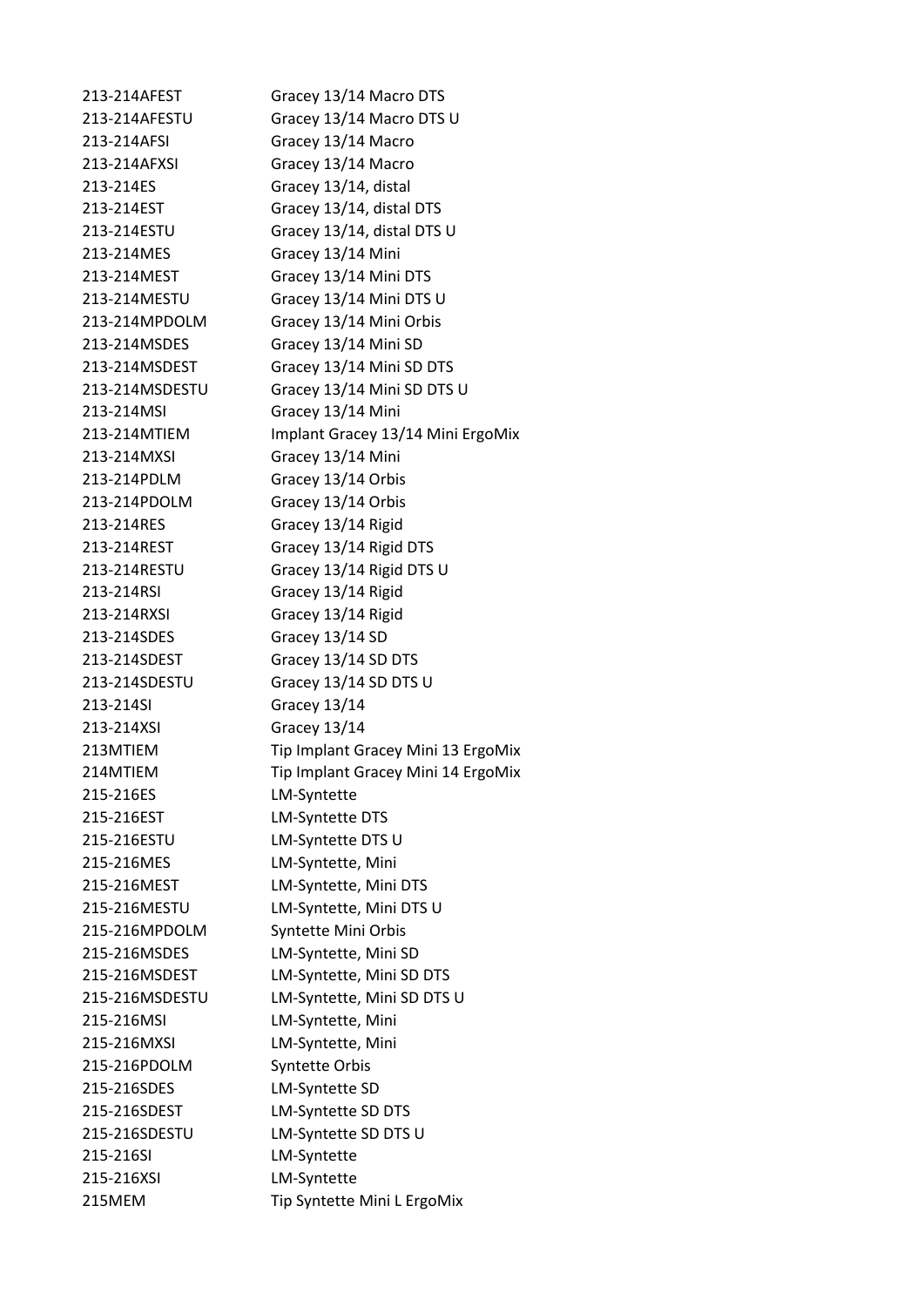216MEM Tip Syntette Mini R ErgoMix 217-218ES Columbia 2L-2R 217-218EST Columbia 2L-2R DTS 217-218ESTU Columbia 2L-2R DTS U 217-218PDOLM Columbia 2L-2R Orbis 217-218SI Columbia 2L-2R 217-218XSI Columbia 2L-2R 219-220EM Columbia 4L-4R ErgoMix 219-220ES Columbia 4L-4R 219-220EST Columbia 4L-4R DTS 219-220ESTU Columbia 4L-4R DTS U 219-220PDLM Columbia 4L-4R Orbis 219-220SDES Columbia 4L-4R SD 219-220SDEST Columbia 4L-4R SD DTS 219-220SDESTU Columbia 4L-4R SD DTS U 219-220SI Columbia 4L-4R 219-220XSI Columbia 4L-4R 219EM Tip Columbia 4L ErgoMix 220EM Tip Columbia 4R ErgoMix 222-223ES McCall 13S-14S 222-223EST McCall 13S-14S DTS 222-223ESTU McCall 13S-14S DTS U 222-223MES McCall 13S-14S Mini 222-223MEST McCall 13S-14S Mini DTS 222-223MESTU McCall 13S-14S Mini DTS U 222-223MPDOLM McCall 13S-14S Mini Orbis 222-223MSI McCall 13S-14S Mini 222-223MXSI McCall 13S-14S Mini 222-223PDOLM McCall 13S-14S Orbis 222-223SI McCall 13S-14S 222-223XSI McCall 13S-14S 222EM Tip McCall 13S ErgoMix 223EM Tip McCall 14S ErgoMix 225-226ES Curette LM 15-16 225-226EST Curette LM 15-16 DTS 225-226ESTU Curette LM 15-16 DTS U 225-226SI Curette LM 15-16 225-226XSI Curette LM 15-16 227-228ES Barnhart 5-6 227-228EST Barnhart 5-6 DTS 227-228ESTU Barnhart 5-6 DTS U 227-228SDES Barnhart 5-6 SD 227-228SDEST Barnhart 5-6 SD DTS 227-228SDESTU Barnhart 5-6 SD DTS U 227-228XSI Barnhart 5-6 233-234ES Goldman-Fox 3 233-234EST Goldman-Fox 3 DTS 233-234ESTU Goldman-Fox 3 DTS U 233-234PDOLM Goldman-Fox 3 Orbis 233-234SI Goldman-Fox 3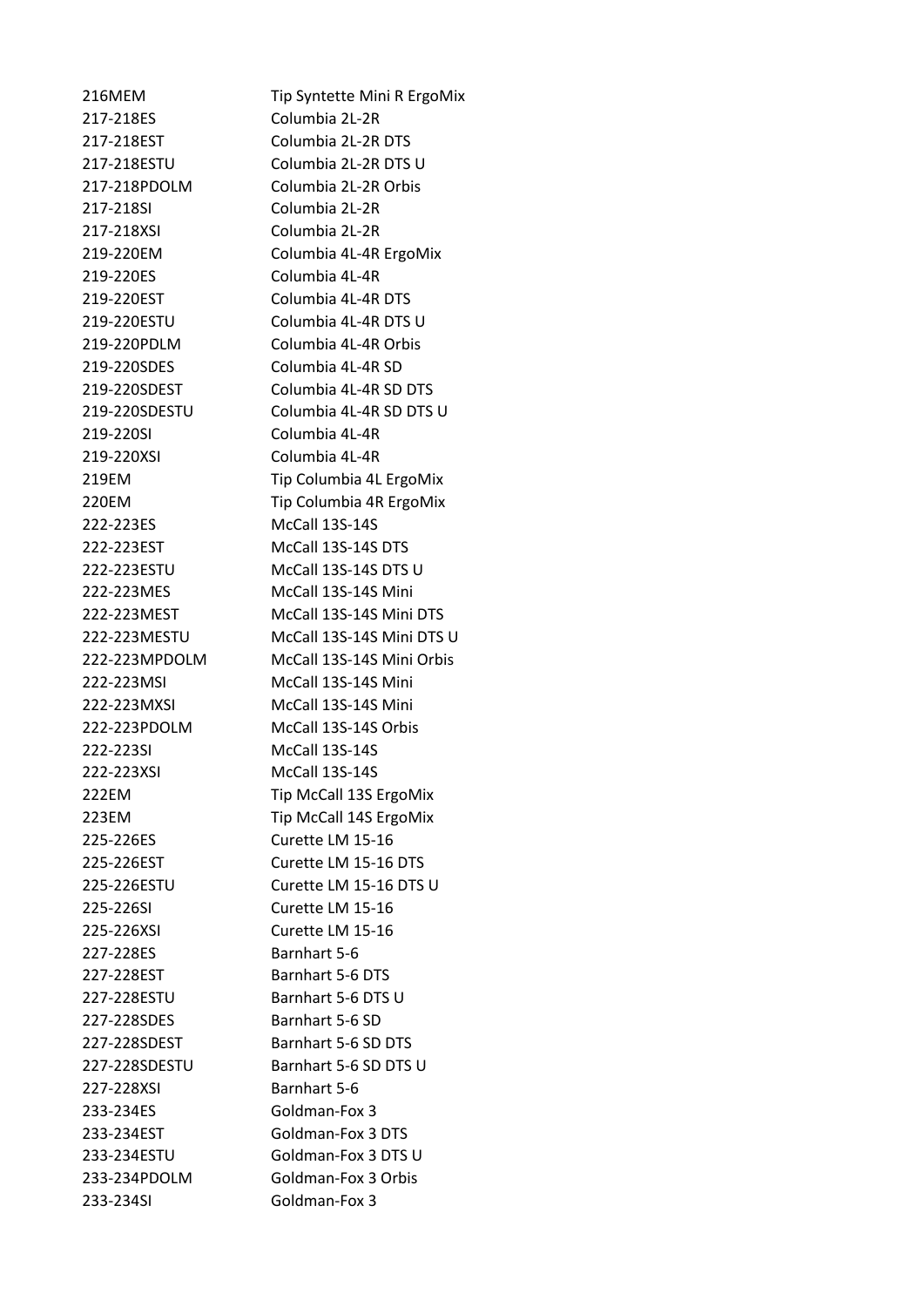233-234XSI Goldman-Fox 3 235-236ES Goldman-Fox 4 235-236EST Goldman-Fox 4 DTS 235-236ESTU Goldman-Fox 4 DTS U 235-236SI Goldman-Fox 4 235-236XSI Goldman-Fox 4 237-238ES Columbia 13-14 237-238EST Columbia 13-14 DTS 237-238ESTU Columbia 13-14 DTS U 237-238SI Columbia 13-14 237-238XSI Columbia 13-14 245-246ES Gracey 15/16, mesial 245-246EST Gracey 15/16, mesial DTS 245-246ESTU Gracey 15/16, mesial DTS U 245-246MES Gracey 15/16 Mini 245-246MEST Gracey 15/16 Mini DTS 245-246MESTU Gracey 15/16 Mini DTS U 245-246MSDES Gracey 15/16 Mini SD 245-246MSDEST Gracey 15/16 Mini SD DTS 245-246MSDESTU Gracey 15/16 Mini SD DTS U 245-246MSI Gracey 15/16 Mini 245-246MXSI Gracey 15/16 Mini 245-246RES Gracey 15/16 Rigid 245-246REST Gracey 15/16 Rigid DTS 245-246RESTU Gracey 15/16 Rigid DTS U 245-246RSI Gracey 15/16 Rigid 245-246RXSI Gracey 15/16 Rigid 245-246SDES Gracey 15/16 SD 245-246SDEST Gracey 15/16 SD DTS 245-246SDESTU Gracey 15/16 SD DTS U 245-246SI Gracey 15/16 245-246XSI Gracey 15/16 245-248ES Gracey 15/18 mes-dis 245-248EST Gracey 15/18 mes-dis DTS 245-248ESTU Gracey 15/18 mes-dis DTS U 245-248MES Gracey 15/18 Mini mes-dis 245-248MEST Gracey 15/18 Mini mes-dis DTS 245-248MESTU Gracey 15/18 Mini mes-dis DTS U 245-248MSI Gracey 15/18 Mini mes-dis 245-248MXSI Gracey 15/18 Mini mes-dis 245-248SI Gracey 15/18 mes-dis 245-248XSI Gracey 15/18 mes-dis 246-247ES Gracey 16/17 mes-dis 246-247EST Gracey 16/17 mes-dis DTS 246-247ESTU Gracey 16/17 mes-dis DTS U 246-247MES Gracey 16/17 Mini mes-dis 246-247MEST Gracey 16/17 Mini mes-dis DTS 246-247MESTU Gracey 16/17 Mini mes-dis DTS U 246-247MSI Gracey 16/17 Mini mes-dis 246-247MXSI Gracey 16/17 Mini mes-dis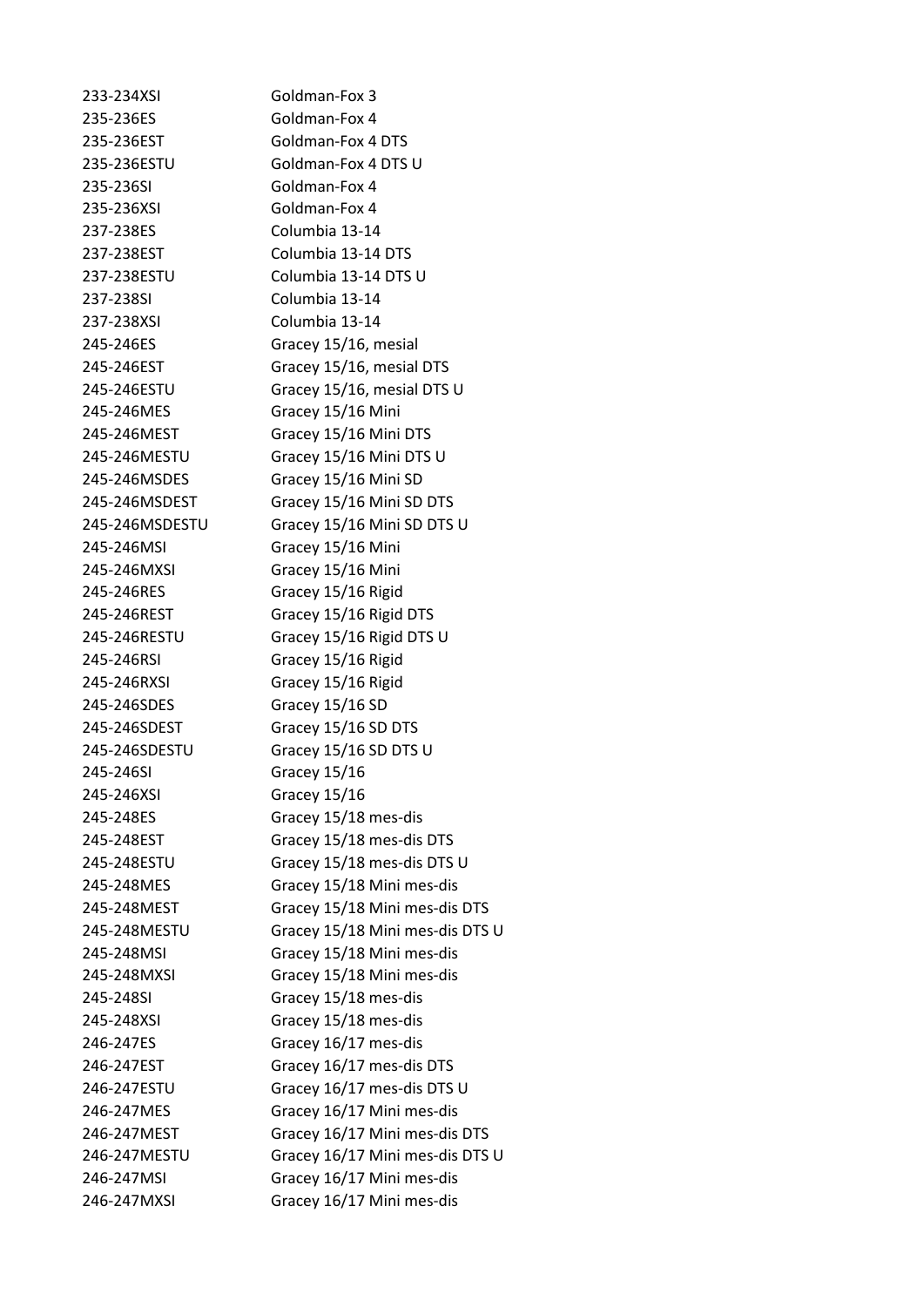246-247SI Gracey 16/17 mes-dis 246-247XSI Gracey 16/17 mes-dis 247-248ES Gracey 17/18, distal 247-248MES Gracey 17/18 Mini 247-248MEST Gracey 17/18 Mini DTS 247-248MSDES Gracey 17/18 Mini SD 247-248MSI Gracey 17/18 Mini 247-248MXSI Gracey 17/18 Mini 247-248SDES Gracey 17/18 SD 247-248SDEST Gracey 17/18 SD DTS 247-248SDESTU Gracey 17/18 SD DTS U 247-248SI Gracey 17/18 247-248XSI Gracey 17/18 259-260ES Furcator KS 259-260EST Furcator KS DTS 259-260ESTU Furcator KS DTS U 259-260XSI Furcator KS 261-262DES Furcation Diamond File 261-262DXSI Furcation Diamond File 263-264DES Diamond File mes-dist 263-264DXSI Diamond File mes-dist 266-267SI Gracey P3-P4 266-267XSI Gracey P3-P4 275-276SDES Syntette Anterior SD

247-248EST Gracey 17/18, distal DTS 247-248ESTU Gracey 17/18, distal DTS U 247-248MESTU Gracey 17/18 Mini DTS U 247-248MSDEST Gracey 17/18 Mini SD DTS 247-248MSDESTU Gracey 17/18 Mini SD DTS U 252-254SI Interproximal Curette SV 2-4 255-256DES Concavity Diamond File SV 5-6 255-256DEST Concavity Diamond File SV 5-6 DTS 255-256DESTU Concavity Diamond File SV 5-6 DTS U 255-256DSI Concavity Diamond File SV 5-6 255-256DXSI Concavity Diamond File SV 5-6 257-258DES Furcation Diamond File SV 7-8 257-258DEST Furcation Diamond File SV 7-8 DTS 257-258DESTU Furcation Diamond File SV 7-8 DTS U 257-258DSI Furcation Diamond File SV 7-8 257-258DXSI Furcation Diamond File SV 7-8 261-262DEST Furcation Diamond File DTS 261-262DESTU Furcation Diamond File DTS U 263-264DEST Diamond File mes-dist DTS 263-264DESTU Diamond File mes-dist DTS U 266-267ES Gracey P3-P4, prophylatic 266-267EST Gracey P3-P4, prophylatic DTS 266-267ESTU Gracey P3-P4, prophylatic DTS U 275-276MSDES Mini Syntette Anterior SD 275-276MSDEST Mini Syntette Anterior SD DTS 275-276MSDESTU Mini Syntette Anterior SD DTS U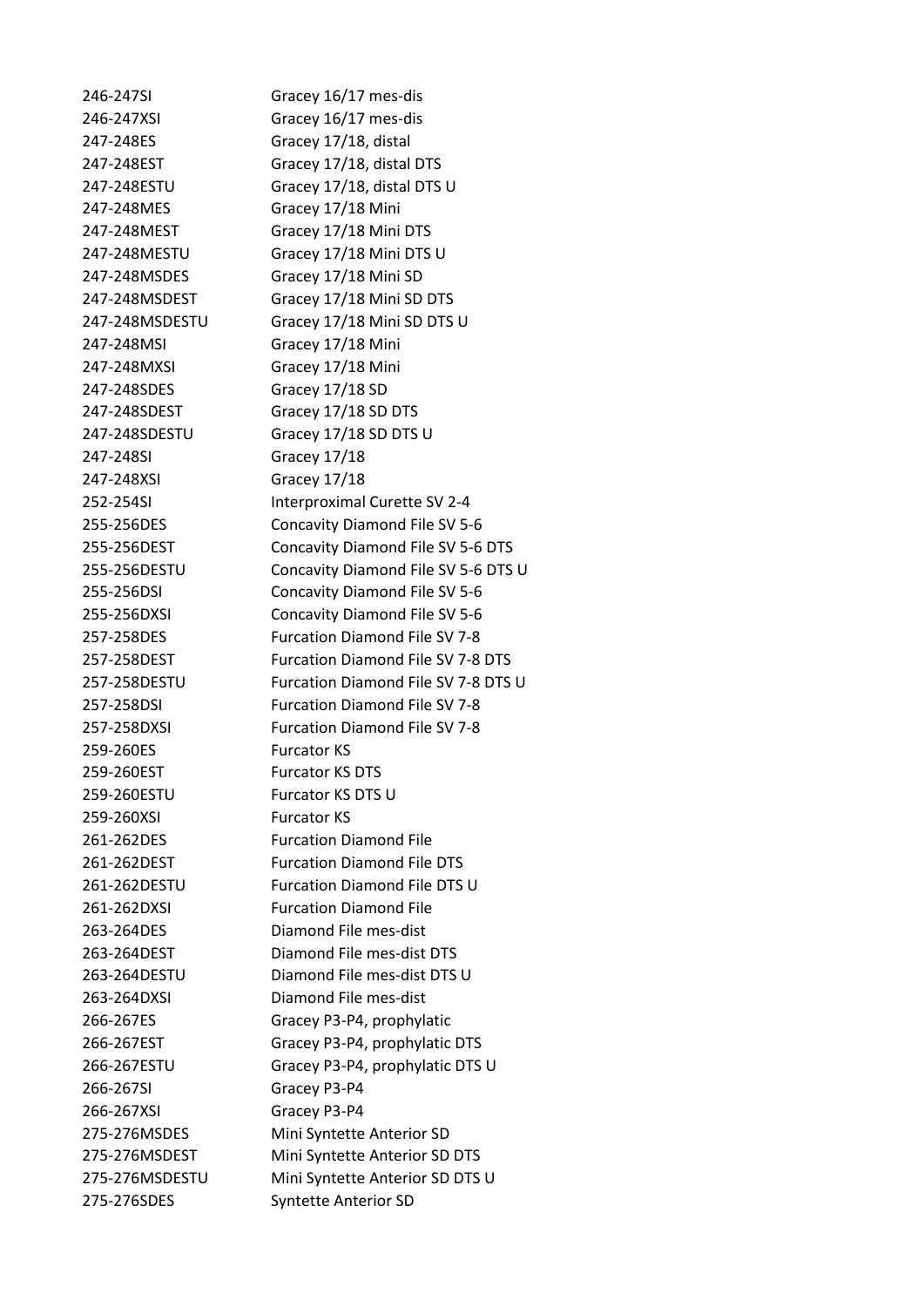| 275-276SDEST  | <b>Syntette Anterior SD DTS</b>              |
|---------------|----------------------------------------------|
| 275-276SDESTU | Syntette Anterior SD DTS U                   |
| 277-278ES     | McCall 17-18                                 |
| 277-278EST    | McCall 17-18 DTS                             |
| 277-278ESTU   | McCall 17-18 DTS U                           |
| 277-278SI     | McCall 17-18                                 |
| 277-278XSI    | McCall 17-18                                 |
| 279-280ES     | McCall 17S-18S                               |
| 279-280EST    | McCall 17S-18S DTS                           |
| 279-280ESTU   | McCall 17S-18S DTS U                         |
| 279-280SI     | McCall 17S-18S                               |
| 279-280XSI    | McCall 17S-18S                               |
| 281-282ES     | Langer 1/2                                   |
| 281-282EST    | Langer 1/2 DTS                               |
| 281-282ESTU   | Langer 1/2 DTS U                             |
| 281-282MES    | Langer 1/2 Mini                              |
| 281-282MEST   | Langer 1/2 Mini DTS                          |
| 281-282MESTU  | Langer 1/2 Mini DTS U                        |
| 281-282MSI    | Langer 1/2 Mini                              |
| 281-282MXSI   | Langer 1/2 Mini                              |
| 281-282SI     | Langer 1/2                                   |
| 281-282XSI    | Langer 1/2                                   |
| 283-284ES     | Langer 3/4                                   |
| 283-284EST    | Langer 3/4 DTS                               |
| 283-284ESTU   | Langer 3/4 DTS U                             |
| 283-284MES    | Langer 3/4 Mini                              |
| 283-284MEST   | Langer 3/4 Mini DTS                          |
| 283-284MESTU  | Langer 3/4 Mini DTS U                        |
| 283-284MSI    | Langer 3/4 Mini                              |
| 283-284MTIEM  | Implant universal curette Mini ErgoMix       |
| 283-284MXSI   | Langer 3/4 Mini                              |
| 283-284SI     | Langer 3/4                                   |
| 283-284XSI    | Langer 3/4                                   |
| 283MTIEM      | Tip Implant universal curette Mini L ErgoMix |
| 284MTIEM      | Tip Implant universalcurette Mini R ErgoMix  |
| 285-286ES     | Langer 5/6                                   |
| 285-286EST    | Langer 5/6 DTS                               |
| 285-286ESTU   | Langer 5/6 DTS U                             |
| 285-286MES    | Langer 5/6 Mini                              |
| 285-286MEST   | Langer 5/6 Mini DTS                          |
| 285-286MESTU  | Langer 5/6 Mini DTS U                        |
| 285-286MSI    | Langer 5/6 Mini                              |
| 285-286MXSI   | Langer 5/6 Mini                              |
| 285-286SI     | Langer 5/6                                   |
| 285-286XSI    | Langer 5/6                                   |
| 301-302ES     | Micro Sickle LM204SD                         |
| 301-302EST    | Micro Sickle LM204SD DTS                     |
| 301-302ESTU   | Micro Sickle LM204SD DTS U                   |
| 301-302PDLM   | Micro Sickle Orbis                           |
| 301-302PDOLM  | Micro Sickle Orbis                           |
|               |                                              |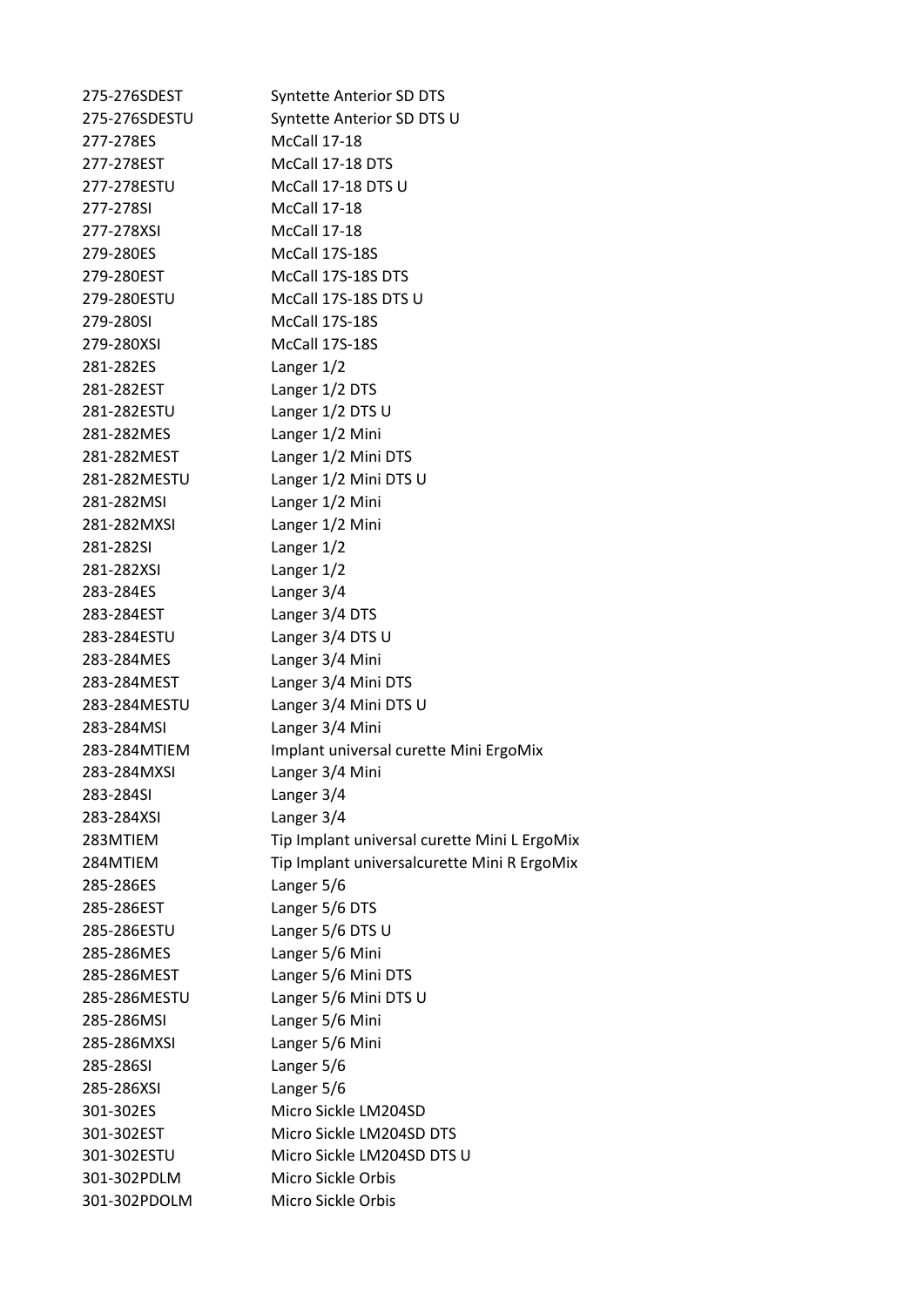301-302SDES Micro Sickle SD 301-302SDEST Micro Sickle SD DTS 301-302SDESTU Micro Sickle SD DTS U 301-302SI Micro Sickle LM204SD 301-302XSI Micro sickle LM204SD 303-304ES Sickle LM204S 303-304EST Sickle LM204S DTS 303-304ESTU Sickle LM204S DTS U 303-304PDOLM Sickle LM204S Orbis 303-304SDES Sickle LM204S SD 303-304SDEST Sickle LM204S SD DTS 303-304SDESTU Sickle LM204S SD DTS U 303-304SI Sickle LM204S 303-304XSI Sickle LM204S 303EM Tip Sickle LM 204S L ErgoMix 304EM Tip Sickle LM 204S R ErgoMix 311-312ES Mini Sickle 311-312EST Mini Sickle DTS 311-312ESTU Mini Sickle DTS U 311-312PDLM Mini Sickle Orbis 311-312PDOLM Mini Sickle Orbis 311-312SDES Mini Sickle SD 311-312SDEST Mini Sickle SD DTS 311-312SDESTU Mini Sickle SD DTS U 311-312SI Mini Sickle 311-312XSI Mini Sickle 313-314ES Sickle LM23 313-314EST Sickle LM23 DTS 313-314ESTU Sickle LM23 DTS U 313-314SDES Sickle LM23 SD 313-314SDEST Sickle LM23 SD DTS 313-314SDESTU Sickle LM23 SD DTS U 313-314SI Sickle LM23 313-314XSI Sickle LM23 315-316SDES SharpJack SD 315-316SDEST SharpJack SD DTS 315-316SDESTU SharpJack SD DTS U 322-323ES Crane Kaplan 322-323EST Crane Kaplan DTS 322-323ESTU Crane Kaplan DTS U 322-323SI Crane Kaplan 322-323XSI Crane Kaplan 324-325ES McCall 11A-12A 324-325SI McCall 11A-12A 333-334ES Mini Kaplan 333-334EST Mini Kaplan DTS 333-334ESTU Mini Kaplan DTS U 333-334SI Mini Kaplan 333-334XSI Mini Kaplan 6652ES LM-PerioSet 1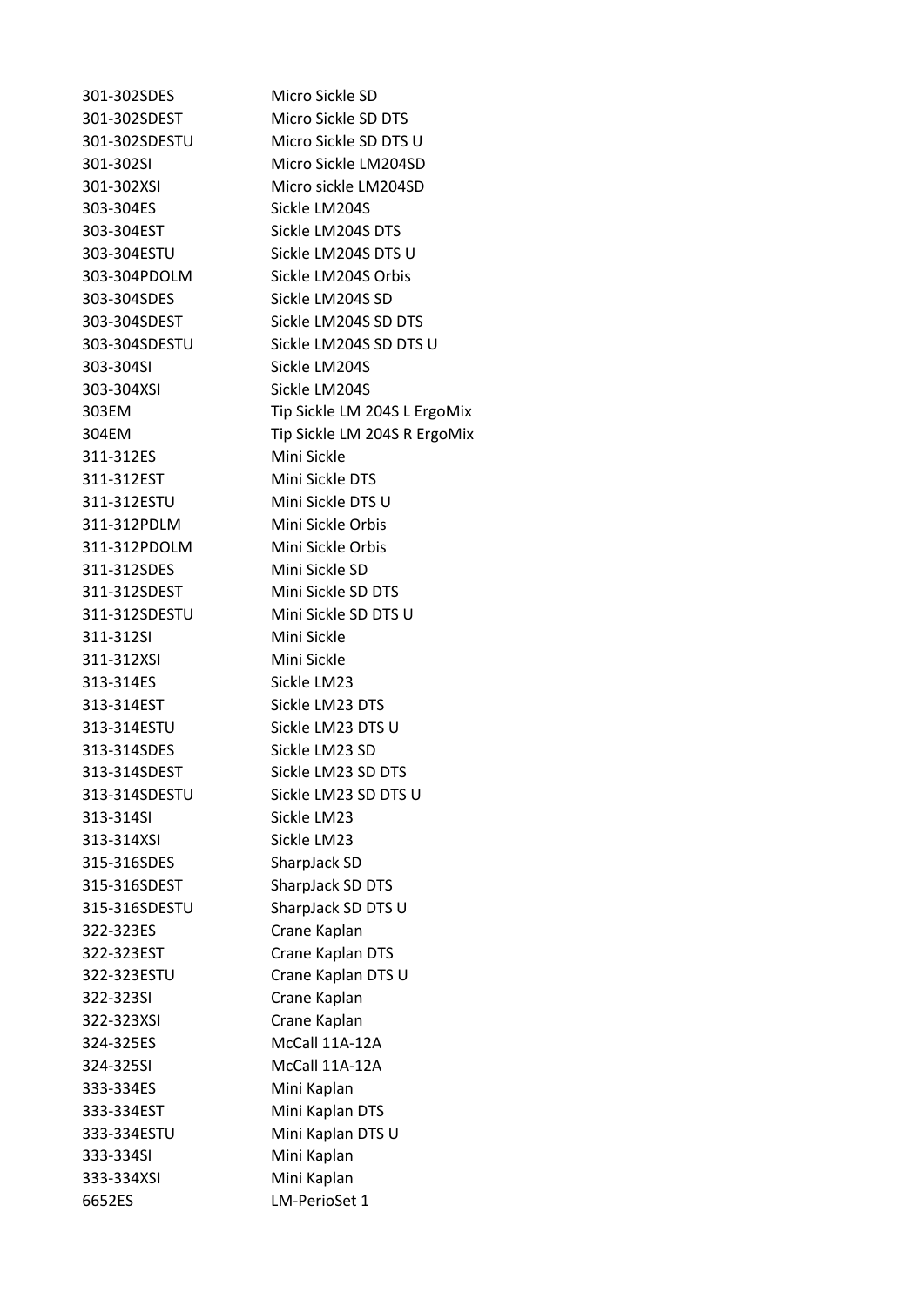| 6652XSI         | LM-PerioSet 1                                 |
|-----------------|-----------------------------------------------|
| 6682ES          | LM-PerioSet 2                                 |
| 6682XSI         | LM-PerioSet 2                                 |
| 6842ES          | <b>LM-PerioKit</b>                            |
| 9010EM          | Handle grey ErgoMix                           |
| 9011EM          | Handle dark grey ErgoMix                      |
| 9020EM          | Lock grip orange ErgoMix                      |
| 9021EM          | Lock grip light blue ErgoMix                  |
| 9022EM          | Lock grip grey ErgoMix                        |
| 9023EM          | Lock grip yellow ErgoMix                      |
| 9024EM          | Lock grip dark grey ErgoMix                   |
| 9025EM          | Lock grip red ErgoMix                         |
| 999311312ES     | Minisickle ErgoSense (With Compliments)       |
| 999311312SDES   | Minisickle SharpDiamond ES (With Compliments) |
| 999311312XSI    | Minisickle ErgoMax (With Compliments)         |
| S134-135ESTBLUE | Hoe scaler, lateral DTS                       |
| S313-314ESTBLUE | Sickle LM23 DTS                               |
| S324-325ESTBLUE | Mc Call 11A-12A DTS                           |
| 121-122ES       | GingivalMarginTrimmer1.2mm,dis                |
| 121-122EST      | GingivalMarginTrimmer1.2mm,dis DTS            |
| 121-122ESTU     | GingivalMarginTrimmer1.2mm, dis DTS U         |
| 121-122SI       | GingivalMarginTrimmer1.2mm,dis                |
| 121-122XSI      | GingivalMarginTrimmer1.2mm dis                |
| 125-126ES       | GingivalMarginTrimmer1.2mm mes                |
| 125-126EST      | GingivalMarginTrimmer1.2mm mes DTS            |
| 125-126ESTU     | GingivalMarginTrimmer1.2mm mes DTS U          |
| 125-126SI       | GingivalMarginTrimmer1.2mm mes                |
| 125-126XSI      | GingivalMarginTrimmer1.2mm mes                |
| 522-523ES       | Spoon Excavator 1.0mm                         |
| 522-523EST      | Spoon Excavator 1.0mm DTS                     |
| 522-523ESTU     | Spoon Excavator 1.0mm DTS U                   |
| 522-523SI       | Spoon Excavator 1.0mm                         |
| 522-523XSI      | Spoon Excavator 1.0mm                         |
| 533-534ES       | Spoon Excavator 1.5mm                         |
| 533-534EST      | Spoon Excavator 1.5mm DTS                     |
| 533-534ESTU     | Spoon Excavator 1.5mm DTS U                   |
| 533-534SI       | Spoon Excavator 1.5mm                         |
| 533-534XSI      | Spoon Excavator 1.5mm                         |
| 611-621ES       | TripleAngled BA Excavator1.0mm                |
| 611-621EST      | TripleAngled BA Excavator1.0mm DTS            |
| 611-621SI       | TripleAngled BA Excavator1.0mm                |
| 611-621XSI      | TripleAngled BA Excavator1.0mm                |
| 61-62ES         | Round Excavator 1.0mm                         |
| 61-62EST        | Round Excavator 1.0mm DTS                     |
| 61-62ESTU       | Round Excavator 1.0mm DTS U                   |
| 61-62PDOLM      | Round Excavator 1.0mm Orbis                   |
| 61-62SI         | Round Excavator 1.0mm                         |
| 61-62XSI        | Round Excavator 1.0mm                         |
| 631-641ES       | TripleAngled BA Excavator1.5mm                |
| 631-641EST      | TripleAngled BA Excavator1.5mm DTS            |
|                 |                                               |